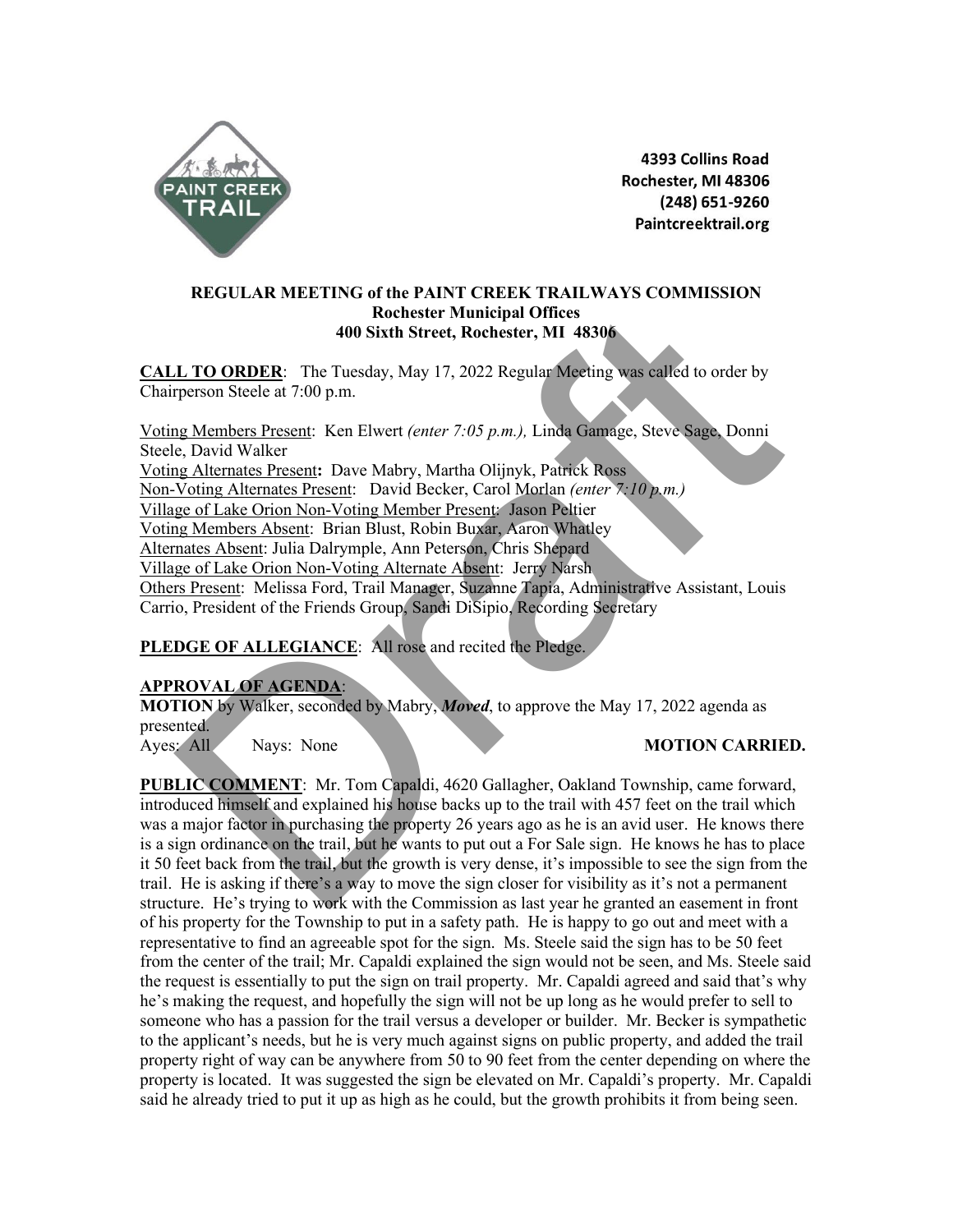Paint Creek Trailways Commission Minutes of May 17, 2022 Meeting

Ms. Olijnyk suggested this request should be brought to the Licensing Subcommittee. Ms. Steele explained these requests are reviewed by the Subcommittee after an application is filed for the request, they come out to the property and make a recommendation back to the Commission as to whether it would be permitted. Mr. Mabry commented the approval would not be considered for another month, and feels we should allow the request as it probably would not take very long to sell the property given the market, he doesn't see a downside to the request, and is familiar with the easement Mr. Capaldi granted. He suggested the Commission vote on this tonight. Mr. Becker asked the Subcommittee to review the local ordinances because some have restrictions against allowing private signs on public property. Ms. Gamage thanked the applicant for coming before the Commission for permission, and commented we have procedures in place to prevent this from happening based on much discussion we've had in the past, and there is past precedence for not allowing this to happen. The Commission thanked Mr. Capaldi for coming to present his request.

**MOTION** by Walker, seconded by Gamage, *Moved*, to follow the policies and procedures put in place by the Commission to submit a formal application, have the application reviewed by the Licensing Committee, with a recommendation to the Commission based on the guidelines for a determination.

Roll Call Vote:

Ayes: Elwert, Gamage, Olijnyk, Ross, Sage, Steele, Walker Nays: Mabry **MOTION CARRIED.** 

### **CONSENT AGENDA**:

a. Minutes – April 19, 2022 Regular Meeting, approve and file

b. Treasurers Report – April 2022, receive and file

**MOTION** by Mabry, seconded by Sage, *Moved*, to approve the Consent Agenda as presented. Roll Call Vote:

Ayes: Elwert, Gamage, Mabry, Olijnyk, Ross, Sage, Steele, Walker Nays: None **MOTION CARRIED.** 

**APPROVAL OF INVOICES**: Ms. Ford presented the list of invoices totaling \$456.53. In addition to the recorder's fee, this amount includes credit card charges for GoToMeeting charges in April and May, a battery for the audio sign, and refreshments for Ms. Gray's Going Away presentation. Estimated unrestricted fund balance is \$93,000. It was suggested other apps could be considered in lieu of GoToMeeting for less cost. The Call Vote<br>
The Commission of the Scheme of the Commission of the Commission of the Commission of the Commission and the state of the state of the State<br>
TION by Walker, seconded by Gianage, *Moved*, to follow the polic

**MOTION** by Elwert, seconded by Olijnyk, *Moved*, that the invoices presented for payment are approved as presented in the amount of \$456.53 and orders be drawn for payment. Roll Call Vote:

Ayes: Elwert, Gamage, Mabry, Olijnyk, Ross, Sage, Steele, Walker Nays: None **MOTION CARRIED.** 

**APPROVAL: Resolution #2022-002 Honoring Chris Gray**: Ms. Steele commented last month we did the resolution, the honoring, but a motion was not made to approve. **MOTION** by Olijnyk, seconded by Gamage, *Moved*, to approve Resolution #2022-002 Honoring Chris Gray.

Ayes: All Nays: None **MOTION CARRIED.** 

## **DISCUSSION/APPROVAL: Oakland County Sheriff's Office 2022-2024 Law Enforcement**

**Services Agreement with Paint Creek Trailways**: A summary memo was included in the packet. Ms. Ford indicated the attorney reviewed the agreement and came up with language to include in section 14.h as discussed last month. The language was sent to the Sheriff's Office and Ms. Ford was told it's not their contract language – she can send them an email and they would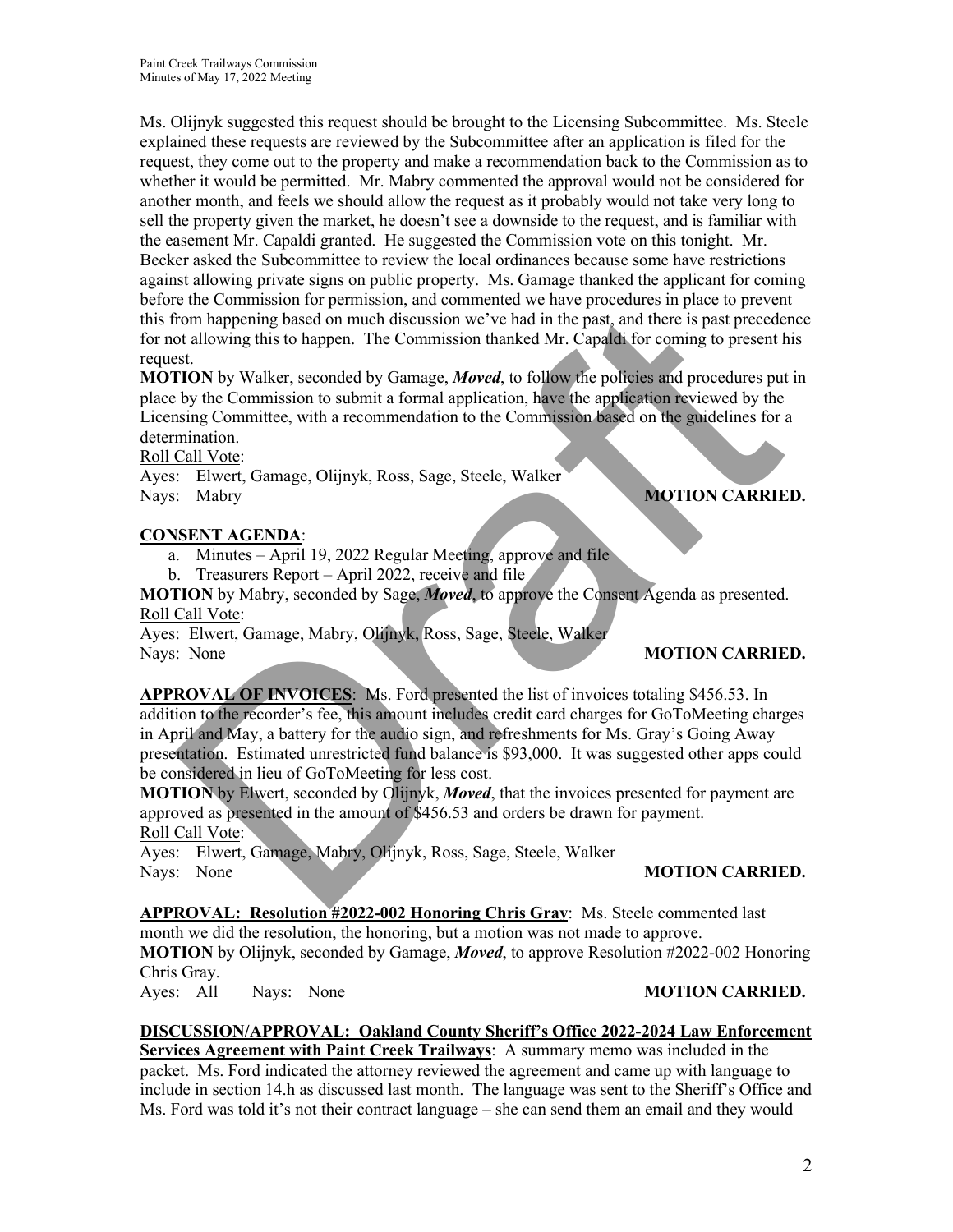agree to provide the reports. Ms. Ford then met with Lt. Spencer from OCSO to answer the questions the Commission had. They said we could stipulate up to 500 hours but not to exceed whatever amount the Commission determined for this year, and we could adjust the budget for the following two years of the contract. We can switch between mounted and bicycle patrol, but need to give one weeks notice to OCSO. Deputies are paid for their time unloading and prepping horses for patrol as well as time for loading. As long as the Commission specifies in the contract that the deputies can't work more than eight hours in a shift, overtime will not occur. Ms. Ford also included an analysis of the last 10 years of patrol service in her memo; they have never gotten up to 500 hours in a year, and we've always been under budget. The deputies are not able to issue tickets on the trail, they would need to call someone else in to issue tickets. Mr. Walker commented the average over the last ten years is 353 hours and at the new rate of \$26.62, equates to a total cost of \$9,399. We have \$8,115, so we're short \$1,284. Or we could pay for 304 hours of the 353 average, and we're about 48 hours short – we are so close. Ms. Gamage asked how many hours we can get for the amount budgeted this year; Mr. Walker said 304 hours of patrol. **MOTION** by Gamage, seconded by Sage, *Moved*, to approve the 2022-2024 Oakland County Sheriff's Patrol contract for up to 500 hours/year, but not to exceed \$8,115 for this year, and to adjust the budget for the remaining two years of the contract. Roll Call Vote**:** 

Ayes: Elwert, Gamage, Mabry, Olijnyk, Ross, Sage, Steele, Walker Nays: None **MOTION CARRIED.** 

**DISCUSSION/APPROVAL: ASTI Environmental – Proposal Ecological Services for Paint** 

**Creek Trailway Bridge Replacement**: A summary memo was included in the packet. Ms. Ford indicated we were awarded both grants we applied for, for a total of \$75,000, and another \$1,051 from the Friends Group for this project. Ms. Ford explained if we don't have to do the full mussel survey, all of the expenses should be covered. If we have to complete the survey, we will be approximately \$11,000 short and would be working with the City of Rochester to come up with that balance. The way the grants were structured – we applied for the Community Foundation grant and Rochester had to apply for the Oakland County grant because they are a municipality. Because we are using Rochester's engineering firm, they have the contract they will sign, and the Commission went out on their own to get the environmental firm based on a recommendation from Rochester Hills. So this contract is with the Commission. Ms. Ford spoke with the engineer last week and it was recommended we get this work done as early as possible so we know what's happening if we have to go forward for the additional funds necessary for the full mussel survey. There are also time restrictions when the mussel work can be conducted. Ms. Ford is asking for approval to move ahead with this proposal. ex textors on the time may by solution and the new states of the same term of the states of 193,93 and at the present SL284. Or we are solutions (526.62, equal or 520 and controls (530, 52, equal or 530 and set of 826.62,

**MOTION** by Elwert, seconded by Walker, *Moved*, to approve the ASTI Environmental Proposal for Ecological Services for Bridge Replacement at a cost not to exceed \$36,000. Roll Call Vote**:** 

Ayes: Elwert, Gamage, Mabry, Olijnyk, Ross, Sage, Steele, Walker Nays: None **MOTION CARRIED.** 

**UPDATE: Tour de Trail**: Mr. Louis Carrio, President of the Friends Group came forward with a summary of the event. There is a planning meeting every Wednesday for the event. The event has been advertised considerably and they had a table at the Farmer's Market last week set up in conjunction with the Bike, Lids and Kids. He will have a table set up at the Flower and Art Fest next weekend in Orion in conjunction with Oat Soda promoting the Tour de Trail and Expo event. He's had almost 1,000 hits on the events page, but only 39 registrations so far. Mr. Carrio has received the 50/50 raffle license, the list of exhibitors has been finalized, vendors selected for the event, and the special event license to allow beer sales has been filed with the State, but not yet received. The sponsor drive is in progress, and there have been quite a few people agreeing to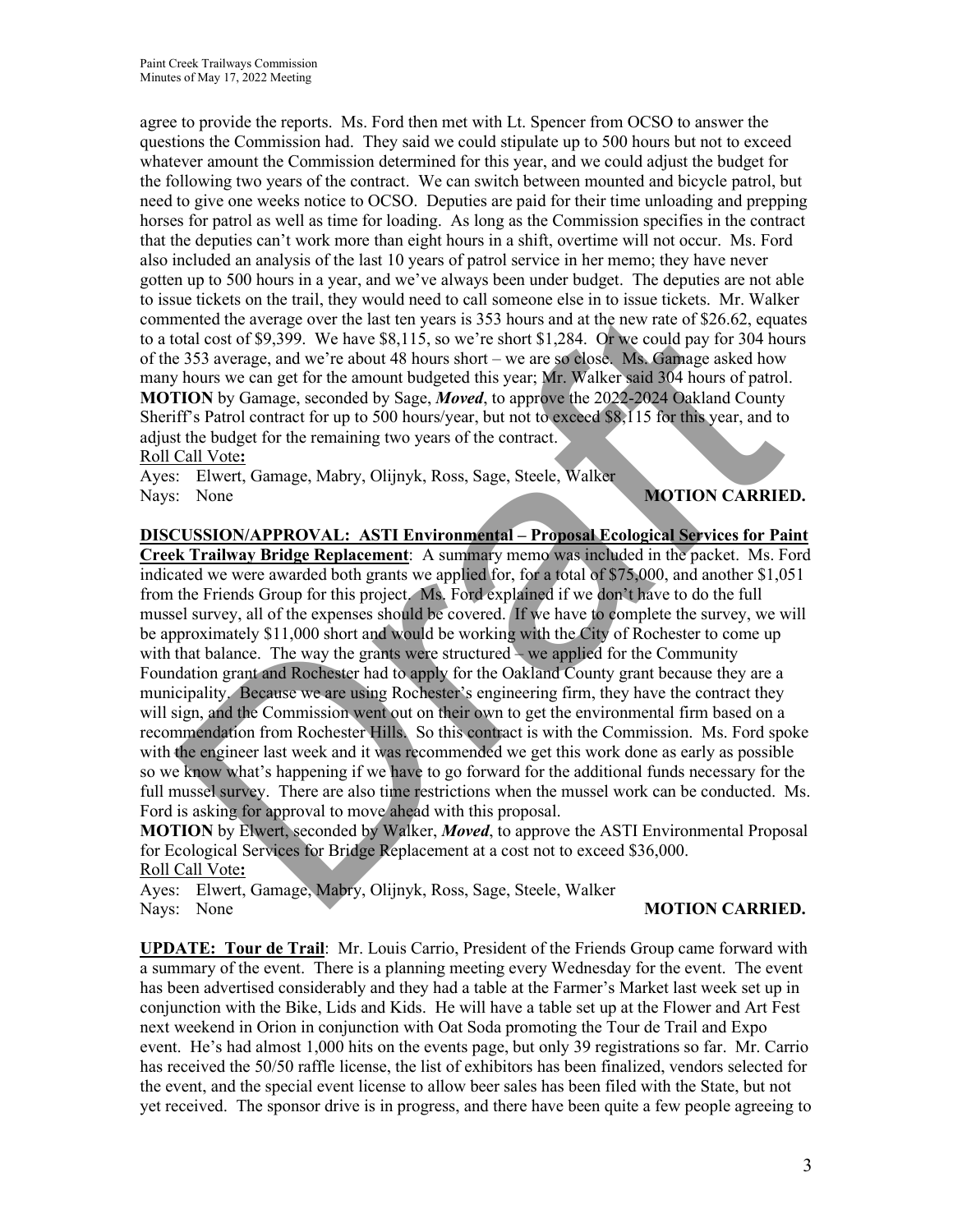sponsor and he has received over \$2,000 so far. Mr. Carrio is still looking for volunteers and appreciates any help from anyone either by referral or commitment. Upon a question asked if the Cider Mill was approached for sponsorship, Mr. Peltier said they were approached to provide donuts at a reduced rate, but not as a sponsor. Mr. Carrio mentioned the passport that will contain ads and valuable coupons – any business that wants to put in a coupon can do so at no cost, just send a pdf document to him. Mr. Sage mentioned the DDA meeting and asked if they were receptive. Mr. Carrio explained Ms. Pinkham went to this meeting and Mr. Jahn from the Friends Group followed up with communications. The impression Mr. Carrio got was they can only advance our cause within a limited comfort range. Mr. Sage will follow up with the DDA. Mr. Carrio also had a notice put on both Chambers' websites about free coupons for merchants; but is starting to panic about the huge event. Mr. Peltier commented he is not in panic mode as this is a first year event for something new and the goal is to get a framework together and learn from it for future years. Mr. Johnson, who used to run these types of events, did it for himself. Mr. Carrio stated he's doing the event for the trail, not himself or Oat Soda. Because of his dealings with Oat Soda, Mr. Peltier explained Griffin Claw has pulled their sponsorship as he hasn't ordered beer from them in his establishment. He does have New Belgium on board to sponsor; they will have a tent on site and give-aways. Also sponsoring is Athletic Brewing. Mr. Peltier has a lead on a new Belgium fat-tire bike to be raffled off either at this event or in the future. Chairperson Steele put out a call for help as this is the last meeting before the event. Mr. Peltier said they weren't going to do the day-of registration, it will be more of a day-of donation. Ms. Ford said she received some alternate dates for the Dine-to-Donate in June, which will be on a Thursday. It was determined that June 16<sup>th</sup> is a good date. The Commission thanked Mr. Carrio and Mr. Peltier for all their work towards this event. Ms. Ford will update the flyer and get it to everyone tomorrow.

**MANAGER'S REPORT**: In addition to the written report, Ms. Ford indicated the Friends Group Ad Hoc Subcommittee met on April 14th, and asked if anyone wanted to summarize the meeting. Ms. Gamage said the Subcommittee consists of Ms. Buxar, Mr. Mabry and herself. They have met a couple of times and met with Mr. Carrio before this meeting. They are talking with other Friends Groups getting ideas about how they are sustainable. They will meet one more time before our next meeting and provide a report and recommendation at that time. Ms. Ford stated we did not get selected by Rep. Slotkin's office for the submitted projects. Regarding the Bridge 33.7 MNRTF grant, she ran into a small problem with the final report. Ms. Ford explained the document that needed to be notarized was signed in the wrong place by the notary. When presented at the County Deed of Records office, it was noted the legal description of the property did not close. Ms. Ford will take the parcel description that the County has on record and work from there to get it corrected. Once this is approved, the commission will receive the final reimbursement of \$30,000. Two \$100 donations were received at the Community Foundation towards our fundraising effort. Orion Township completed the grading of its section of the trail on May 10<sup>th</sup>, and Oakland Township graded their section yesterday. Ms. Ford has commitments from the other two members that they will grade as time and staffing allows. Ms. Ford commented less complaints have been received this year about trail conditions. The spring Adopt-A-Trail groups have been out for their clean-ups. Ms. Gamage suggested the Adopt-A-Trail groups be contacted as volunteers for the Tour de Trail event. o as a neutron to meet pure of the medical sections and the comparison of the star and the star and the pure cent for some that the huge is to pair about the huge cent. Mr. Peltier commented he is not in panic mode as thi

**COMMISSIONER REPORTS**: Mr. Becker said Rochester ordinances do not permit advertising on the trail without permission from the Commission and asked the Licensing Committee to review Oakland Township's ordinances. Mr. Peltier asked Rochester Hills to reach out to Griffin Claw about pulling their sponsorship and commitment at the last minute for the event. Mr. Ross said Orion removed the old signs at Clarkston/Kern and asked if they could be sold – they have room to store them until a decision is made. The Branding Committee was